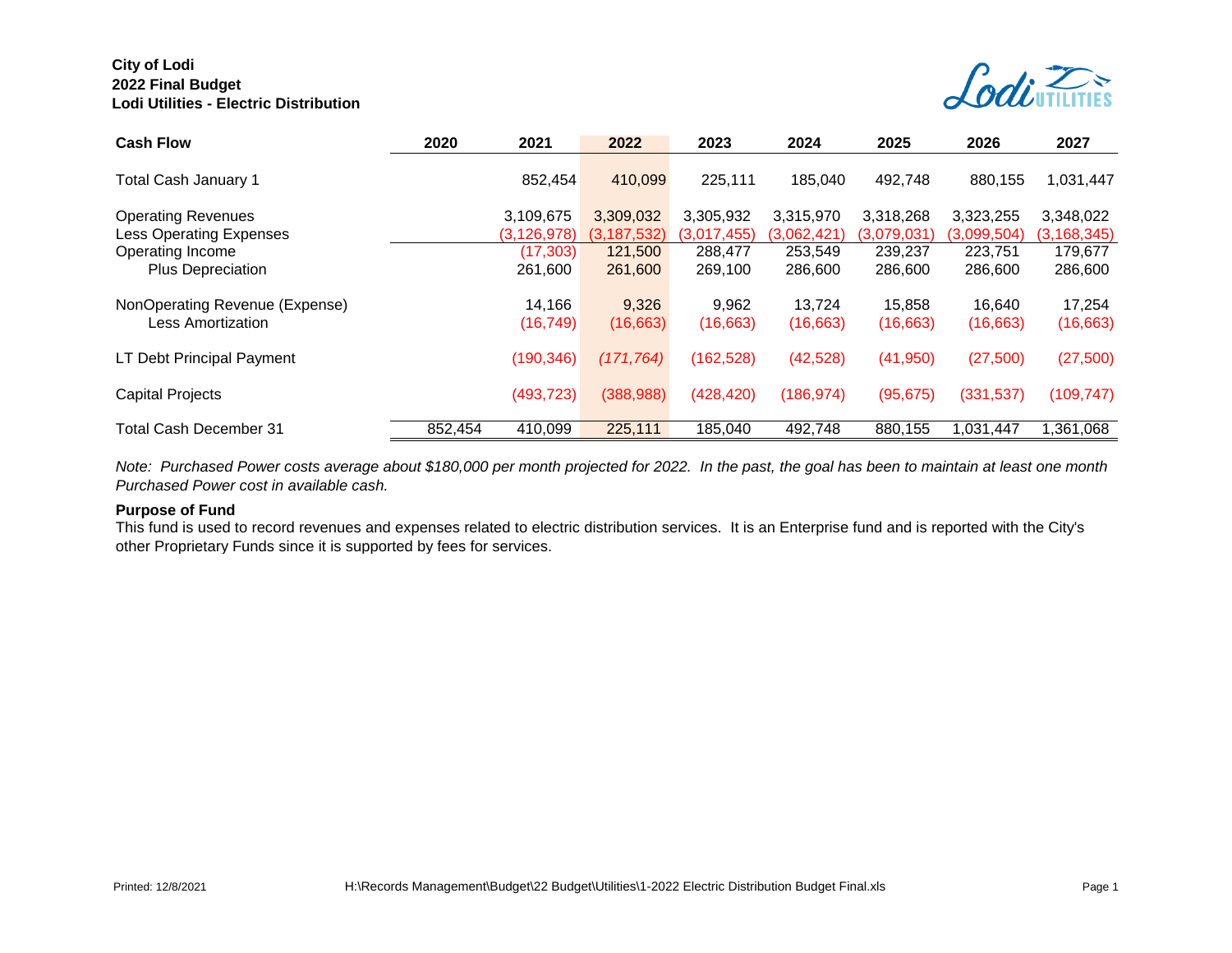

# **Budget Summary**

|                                    | 2018          | 2019          | 2020      | 2021        | 2021            | 2021          | 2022          | 2021 Est to |
|------------------------------------|---------------|---------------|-----------|-------------|-----------------|---------------|---------------|-------------|
|                                    | <b>Actual</b> | <b>Actual</b> | Actual    | YTD (6 Mos) | <b>Estimate</b> | <b>Budget</b> | <b>Budget</b> | 2022 Budget |
| <b>OPERATING REVENUES</b>          |               |               |           |             |                 |               |               |             |
| Sales of Electricity               |               |               |           |             |                 |               |               |             |
| Residential                        | 1,419,921     | 1,402,220     | 1,472,337 | 659,506     | 1,472,300       | 1,405,174     | 1,520,108     | 47,808      |
| Small Commercial and industrial    | 1,014,162     | 987,927       | 994,928   | 496,736     | 1,024,775       | 1,151,698     | 1,140,883     | 116,108     |
| Large Commercial and industrial    | 681,209       | 667,072       | 540,748   | 222,022     | 491,000         | 459,113       | 519,756       | 28,756      |
| Public street and highway lighting | 67,232        | 65,804        | 64,046    | 32,966      | 64,100          | 66,901        | 70,385        | 6,285       |
| Interdepartmental                  | 34,933        | 39,043        | 36,272    | 17,599      | 35,000          | 35,000        | 35,000        | 0           |
| <b>Total Sales of Electricity</b>  | 3,217,456     | 3,162,066     | 3,108,331 | 1,428,828   | 3,087,175       | 3,117,886     | 3,286,132     | 198,957     |
| <b>Other Operating Revenues</b>    |               |               |           |             |                 |               |               |             |
| Forfeited discounts                | 5,646         | 5,447         | 4,410     | 1,823       | 4,000           | 4,000         | 3,500         | (500)       |
| Miscellaneous service revenues     | 1,742         | 1,720         | 1,133     | 654         | 1,050           | 1,000         | 1,000         | (50)        |
| Rent from electric property        | 16,618        | 16,944        | 17,275    | 210         | 17,000          | 17,000        | 18,000        | 1,000       |
| Other                              | 505           | 684           | 4,822     | 209         | 450             | 500           | 400           | (50)        |
| <b>Total Operating Revenues</b>    | 3,241,968     | 3,186,860     | 3,135,971 | 1,431,724   | 3,109,675       | 3,140,386     | 3,309,032     |             |
|                                    |               |               |           |             |                 |               |               |             |
| <b>OPERATING EXPENSES</b>          |               |               |           |             |                 |               |               |             |
| <b>Purchased Power</b>             | 2,300,164     | 2,155,331     | 2,094,424 | 747,029     | 2,112,462       | 2,112,462     | 2,132,922     | (20, 460)   |
| <b>Distribution</b>                |               |               |           |             |                 |               |               |             |
| Operation supervision              | 22,157        | 21,933        | 23,572    | 9,906       | 21,336          | 21,334        | 21,889        | (553)       |
| Station                            | 19,847        | 7,969         | 8,993     | 4,961       | 8,265           | 8,723         | 9,035         | (770)       |
| Meter                              | 9,333         | 7,055         | 8,243     | 3,795       | 8,742           | 4,042         | 8,448         | 293         |
| Maintenance - Structures           | 0             | 0             | 118       | 0           | 0               | 0             | $\Omega$      | $\Omega$    |
| Maintenance - Overhead lines       | 73,157        | 93,741        | 102,812   | 46,284      | 105,487         | 120,896       | 115,803       | (10, 316)   |
| Maintenance - UG Lines             | 37,859        | 29,089        | 33,888    | 8,886       | 39,754          | 40,254        | 44,530        | (4, 775)    |
| Maintenance - Line Transformers    | 12,913        | 4,056         | 2,208     | 718         | 3,047           | 5,512         | 3,515         | (468)       |
| Maintenance - Street lights        | 8,899         | 9,918         | 3,074     | 4,997       | 7,542           | 11,371        | 11,889        | (4, 347)    |
| Maintenance - Meters               | $\Omega$      | 819           | 2,553     | 1,207       | 2,600           | 3,369         | 2,600         | 0           |
| <b>Total Distribution</b>          | 184,165       | 174,580       | 185,462   | 80,753      | 196,773         | 215,500       | 217,709       | (20, 936)   |
| <b>Customer Accounts</b>           |               |               |           |             |                 |               |               |             |
| Meter reading                      | 5,293         | 5,742         | 6,741     | 3,797       | 14,255          | 14,879        | 13,000        | 1,255       |
| Accounting and collecting labor    | 24,150        | 28,782        | 28,831    | 14,627      | 58,755          | 58,755        | 60,533        | (1,778)     |
| Uncollectible accounts             | (14)          | (4)           | (14)      | (2)         | 0               | 0             | $\Omega$      | 0           |
| <b>Total Customer Accounts</b>     | 29,429        | 34,519        | 35,557    | 18,422      | 73,010          | 73,634        | 73,533        | (523)       |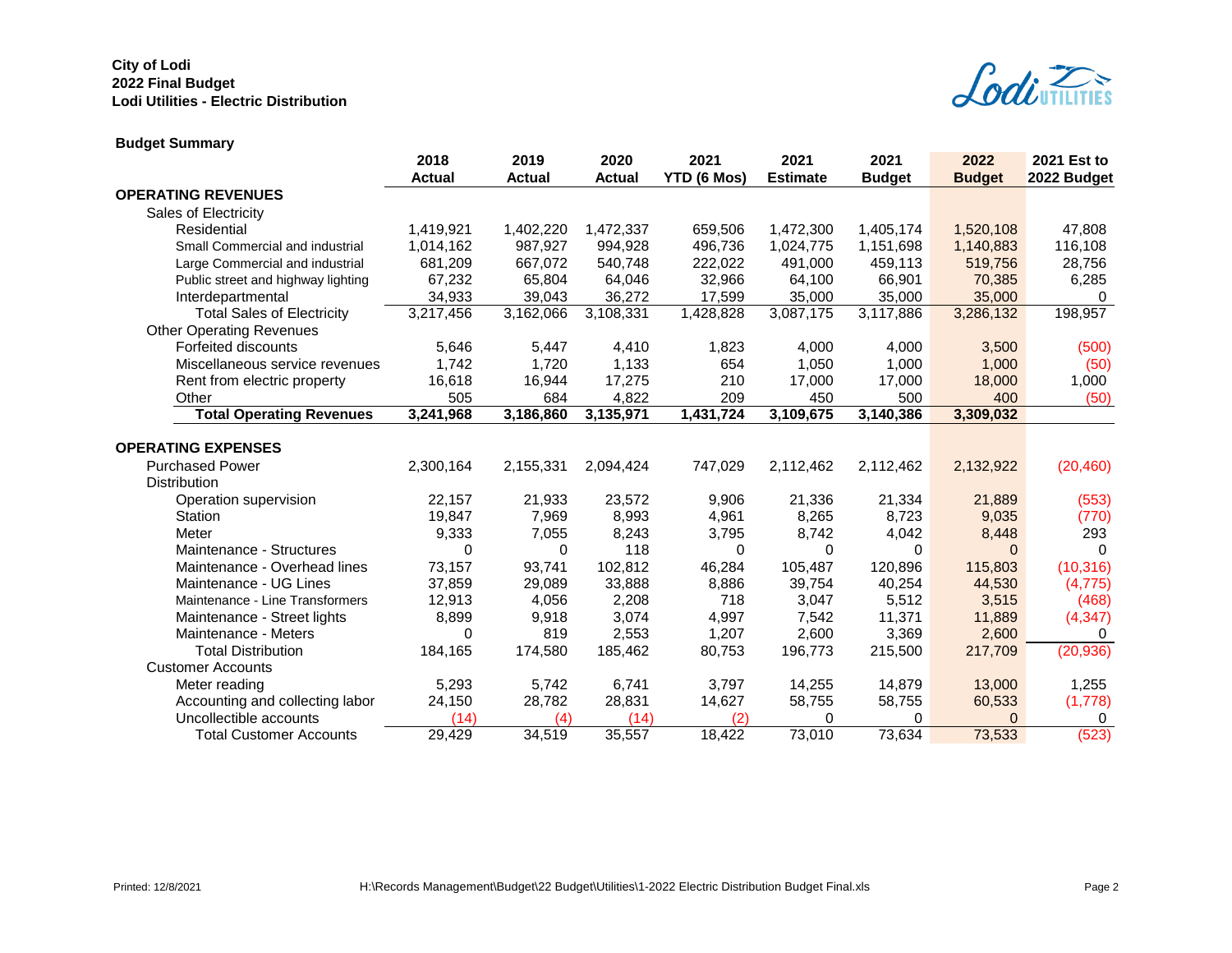

# **Budget Summary**

|                                          | 2018          | 2019          | 2020          | 2021        | 2021            | 2021          | 2022          | 2021 Est to |
|------------------------------------------|---------------|---------------|---------------|-------------|-----------------|---------------|---------------|-------------|
|                                          | <b>Actual</b> | <b>Actual</b> | <b>Actual</b> | YTD (6 Mos) | <b>Estimate</b> | <b>Budget</b> | <b>Budget</b> | 2022 Budget |
| <b>Administrative and General</b>        |               |               |               |             |                 |               |               |             |
| <b>Salaries</b>                          | 42,866        | 42,713        | 42,493        | 20,226      | 23,330          | 23,330        | 23,937        | (607)       |
| Office supplies                          | 8,913         | 10,682        | 11,825        | 6,185       | 13,750          | 12,261        | 16,215        | (2,465)     |
| Outside services employed                | 25,252        | 24,260        | 22,610        | 15,893      | 32,498          | 31,168        | 32,866        | (368)       |
| Property insurance                       | 18,313        | 17,444        | 18,428        | 19,074      | 19,071          | 19,617        | 19,662        | (591)       |
| Employee pensions and benefits           | 88,463        | 70,535        | 153,704       | 77,957      | 169,381         | 169,205       | 182,864       | (13, 483)   |
| Regulatory commission                    | 4,784         | 19,476        | 4,595         | 1,463       | 25,000          | 0             | 4,500         | 20,500      |
| <b>Miscellaneous</b>                     | 17,526        | 35,011        | (2,883)       | 10,430      | 19,315          | 17,236        | 18,987        | 328         |
| Maintenance                              | 55,486        | 27,923        | 35,022        | (3,063)     | 30,129          | 32,057        | 43,537        | (13, 408)   |
| <b>Total Administrative and General</b>  | 261,604       | 248,042       | 285,795       | 148,164     | 332,475         | 304,874       | 342,568       | (10,093)    |
|                                          |               |               |               |             |                 |               |               |             |
| Depreciation                             | 238,764       | 293,551       | 261,207       | 130,800     | 261,600         | 294,000       | 261,600       | $\Omega$    |
| Taxes                                    | 147,683       | 178.919       | 158,866       | 151,699     | 155.000         | 155,000       | 159,200       | (4,200)     |
| <b>Total Operating Expenses</b>          | 3,161,809     | 3,084,943     | 3,021,310     | 1,276,867   | 3,131,319       | 3,155,470     | 3,187,532     | (56, 212)   |
|                                          |               |               |               |             |                 |               |               |             |
| <b>OPERATING INCOME</b>                  | 80,159        | 101,917       | 114,660       | 154,857     | (21, 644)       | (15,084)      | 121,500       |             |
|                                          |               |               |               |             |                 |               |               |             |
| <b>NON-OPERATING REVENUES (EXPENSES)</b> |               |               |               |             |                 |               |               |             |
| Investment Income                        | 25,334        | 17,623        | 3,540         | 0           | 900             | 900           | 0             | 900         |
| Contributions                            | 8,713         | 71,390        | 28,037        | 8,015       | 8,015           | 0             | 0             | 8,015       |
| Interest Income                          | 4,678         | 8,982         | 7,822         | 250         | 700             | 4,000         | 1,200         | (500)       |
| Interest expense                         | (23, 361)     | (17, 492)     | (14,993)      | (7,096)     | (11,708)        | (11,708)      | (7,936)       | (3, 772)    |
| Amortizations                            | 15,642        | 15,985        | 16,356        | 0           | 16,749          | 15,663        | 16,663        | 87          |
| Other (Income Deductions & Misc Re       | (642)         | (641)         | (662)         | (696)       | (700)           | (700)         | (700)         | $\Omega$    |
| Nonutility Operations Income             | 0             | 0             | 1,690         | 210         | 210             | 100           | 100           | 110         |
| Surplus Profit Sale on Property          | 9,917         | 16,185        | 10            | 0           | $\Omega$        | 0             | $\Omega$      | 0           |
| <b>Total Non-operating Rev/Expenses</b>  | 40,280        | 112,034       | 41,800        | 684         | 14,166          | 8,255         | 9,326         | 4,840       |
|                                          |               |               |               |             |                 |               |               |             |
| <b>NET INCOME</b>                        | 120,440       | 213,951       | 156,461       | 155,541     | (7, 478)        | (6, 829)      | 130,827       |             |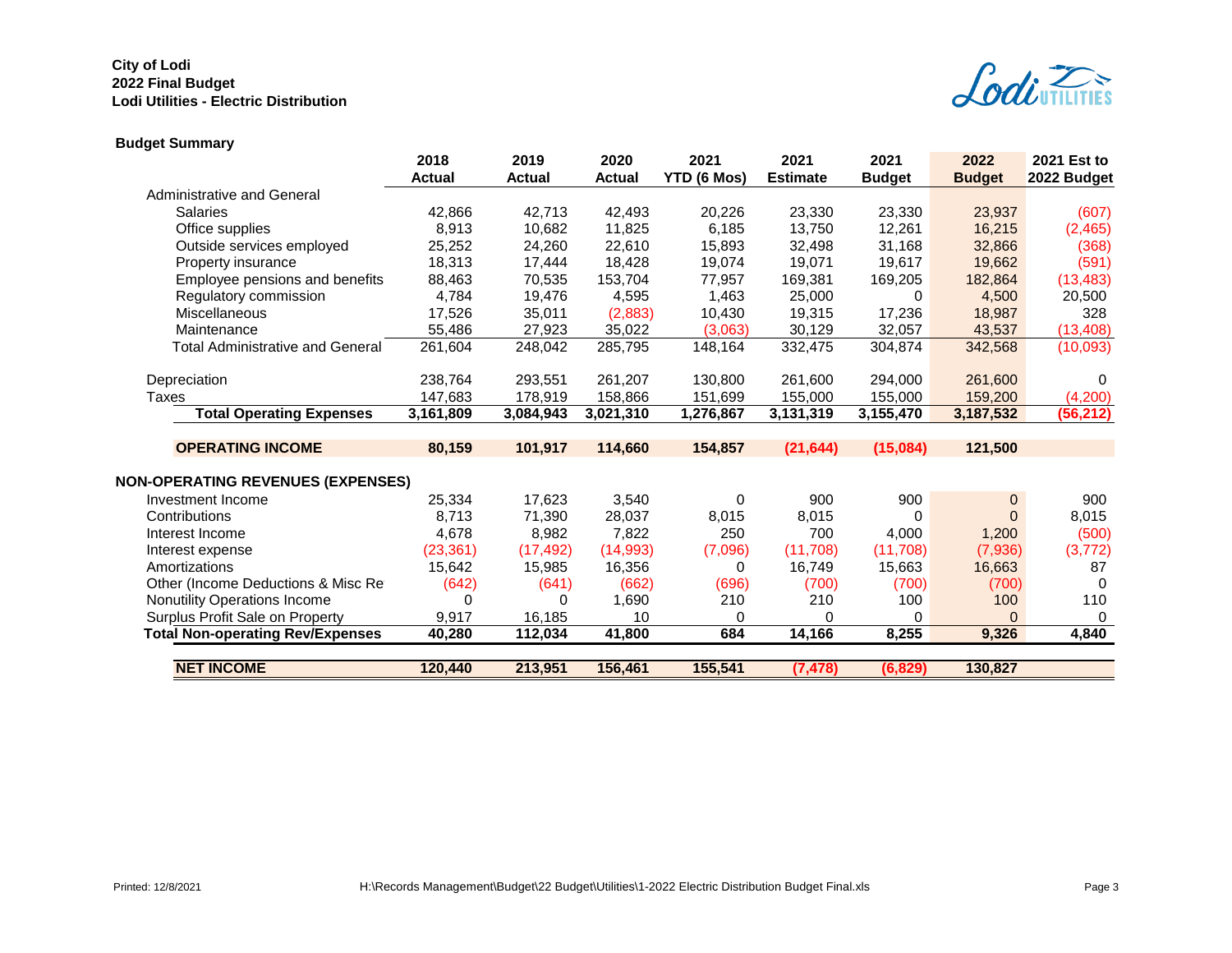

| <b>Capital Projects</b>                                             | Life           | <b>Useful Replacement</b><br>Cost | <b>Year Last</b><br><b>Purchased</b> | 2018<br><b>Actual</b> | 2019<br><b>Actual</b> | 2020<br><b>Actual</b> | 2021<br><b>June YTD Estimate</b> | 2021    | 2021<br><b>Budget</b> | 2022<br><b>Budget</b> |
|---------------------------------------------------------------------|----------------|-----------------------------------|--------------------------------------|-----------------------|-----------------------|-----------------------|----------------------------------|---------|-----------------------|-----------------------|
| <b>Equipment</b>                                                    |                |                                   |                                      |                       |                       |                       |                                  |         |                       |                       |
| <b>Big Bucket Truck</b>                                             | 20             | 150,000                           | 2002                                 |                       |                       |                       |                                  |         |                       |                       |
| Computers & iPads                                                   |                |                                   |                                      | 287                   |                       |                       |                                  |         |                       |                       |
| Digger Truck                                                        | 15             | 244,000                           | 2017                                 |                       |                       |                       |                                  |         |                       |                       |
| <b>Electric Meters</b>                                              |                |                                   |                                      | 3,327                 | 5,252                 | 241                   |                                  |         |                       | 1,000                 |
| GIS                                                                 |                |                                   |                                      |                       | 2,811                 | 11,693                |                                  |         |                       |                       |
| Heating System at Utility Shop                                      |                |                                   |                                      | 3,375                 |                       |                       |                                  |         |                       |                       |
| Lawnmower                                                           | 5              | 40,000                            | 2015                                 |                       |                       |                       |                                  |         |                       |                       |
| Lineman Pickup                                                      | $\overline{7}$ | 60,000                            | 2019                                 |                       | 43,433                |                       |                                  |         |                       |                       |
| <b>Little Bucket Truck</b>                                          | 10             | 140,000                           | 2016                                 |                       |                       |                       |                                  |         |                       |                       |
| Manager Vehicle                                                     | 7              | 40,000                            | 2020                                 |                       |                       | 8,143                 |                                  |         |                       |                       |
| <b>Telephone System</b>                                             | 8              | 40,000                            | 2017                                 |                       |                       |                       |                                  |         |                       |                       |
| <b>Transformers</b>                                                 |                |                                   |                                      |                       | 24,042                | 5,889                 |                                  | 7,301   | 20,000                | 25,000                |
| Trencher                                                            | 10             | 90,000                            | 2018                                 | 80,000                |                       |                       |                                  |         |                       |                       |
| <b>Trencher Trailer</b>                                             |                |                                   | 2019                                 |                       | 6,462                 |                       |                                  |         |                       |                       |
| Vactor Truck                                                        | 20             | 523,250                           | 1997                                 |                       |                       |                       |                                  |         |                       | 78,488                |
| <b>Generator for Garage</b>                                         |                | 15,000                            |                                      |                       |                       |                       |                                  |         |                       |                       |
| <b>Projects</b>                                                     |                |                                   |                                      |                       |                       |                       |                                  |         |                       |                       |
| <b>AMI Meter Project</b>                                            |                |                                   |                                      |                       | 107                   | 9,552                 | 189,704                          | 195,000 | 195,000               |                       |
| <b>Conversion Project</b>                                           |                |                                   |                                      | 88,244                | 9,797                 | 2,320                 | 71                               | 7,000   | $\overline{30,000}$   |                       |
| Underground Cabinet Replacement                                     |                |                                   |                                      |                       |                       |                       |                                  |         |                       | 12,000                |
| <b>Line Upgrades</b>                                                |                |                                   |                                      |                       |                       |                       |                                  |         |                       |                       |
| Alkar (OH bank to padmount)                                         |                |                                   |                                      |                       |                       |                       |                                  |         |                       | 35,000                |
| Clark/Hillview (OH to UG)                                           |                |                                   |                                      |                       |                       |                       | 488                              | 25,000  | 25,000                |                       |
| Elizabeth St (OH Rebuild)                                           |                |                                   |                                      |                       |                       |                       |                                  |         |                       | 21,000                |
| Elizabeth St/North Hill (Single Phase)                              |                |                                   |                                      |                       |                       |                       |                                  | 50,000  | 50,000                |                       |
| Elizabeth St/Clark St (GoodSam OH to UG)                            |                |                                   |                                      |                       |                       |                       | 1,755                            | 160,000 | 160,000               |                       |
| Lodi (204) to Mill (OH to UG)                                       |                |                                   |                                      |                       |                       |                       |                                  |         |                       |                       |
| Market/Sunset Backyards (New primary pipe/wire)                     |                |                                   |                                      |                       | 27,892                |                       |                                  |         |                       |                       |
| Parr St (Rebuild)                                                   |                |                                   |                                      |                       |                       |                       |                                  |         |                       |                       |
| Sodders St, Hill St, Summit St, Canning St, Downey St (OH/UG/Poles) |                |                                   |                                      |                       |                       |                       |                                  |         |                       |                       |
| St. Joe/View (New primary pipe/wire)                                |                |                                   |                                      |                       | 40,433                |                       |                                  |         |                       |                       |
| Strangeway/Prospect (New primary pipe/wire)                         |                |                                   |                                      |                       | 28,923                |                       |                                  |         |                       |                       |
| Sunset/ Lodi St Park (OH Primary to UG)                             |                |                                   |                                      |                       | 17,696                |                       |                                  |         |                       |                       |
| Well #2 Underground 12-way                                          |                |                                   |                                      |                       |                       |                       |                                  |         |                       | 30,000                |
| Gay St Road Project                                                 |                |                                   |                                      |                       |                       |                       | 421                              | 689     |                       |                       |
| Lodi Canning (New Transformer)                                      |                |                                   |                                      |                       |                       |                       | 4,154                            | 19,020  | 18,000                |                       |
| <b>New Services</b>                                                 |                |                                   |                                      | 26,418                | 23,201                | 13,558                |                                  | 7,000   | 10,000                | 10,000                |